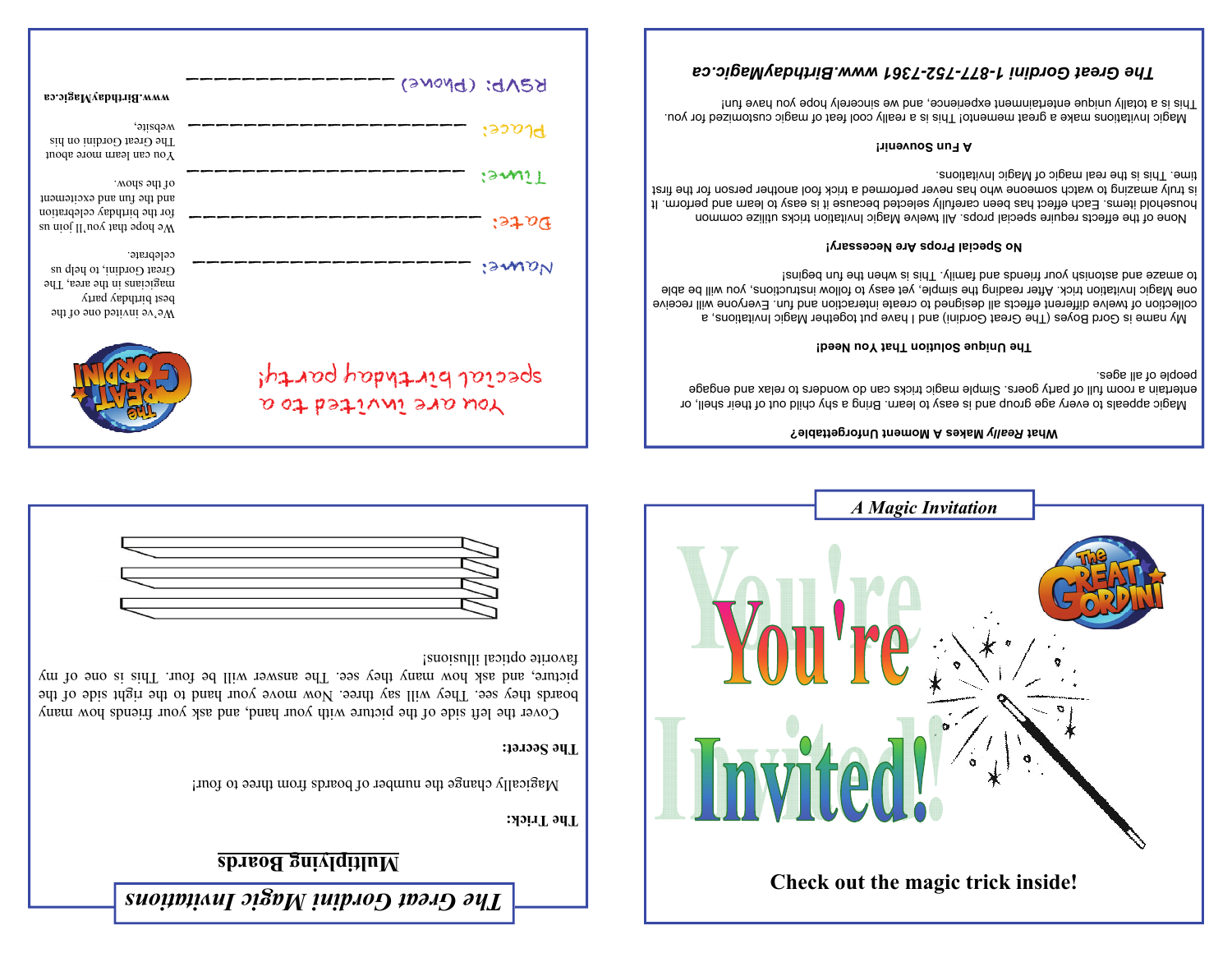# **The Hound Dog**

## **The Trick:**

For this trick you will need  $14$  toothpicks. Using 13 of the toothpicks you make the figure of a dog. The last stick represents the dog's bone. Move the bone from the front of the dog to the back and challenge a friend to get the dog to face his bone by moving only two of the toothpicks and list of the tail must remain and he said the tail must be tail with the t can't move the bone.

## **The Secret:**

Turn the dog's head by moving the two toothpicks of the inside of the body.







## **Makes A Moment Unforgettable?** *Really* **What**

Magic appeals to every age group and is easy to learn. Bring a shy child out of their shell, or entertain a mom full of party goers. Simple magic tricks can do wonders to relax and engage people of all ages.

## **The Unique Solution That You Need!**

 My name is Gord Boyes (The Great Gordini) and I have put together Magic Invitations, a collection of twelve different ethe abli designed to create interaction and fun. Everyone will receive one Magic Invitation trick. After reading the simple, yet easy to follow instructions, you will be able to amaze and astonish your friends and taming and is used in paginal

## **No Special Props Are Necessary!**

 None of the effects require special props. All twelve Magic Invitation tricks utilize common household items Each effect has deen carefully selected because it is easy to learn and perform. It is truly end too has never performed a trick for the fool and the form in the first is trick for the first is t angic 11 and agic of Magic Invitations.

## **A Fun Souvenir!**

Adagic lusticous make a great memento This is a really cool feat of magic customized for you. This is a totally unique entertainment experience, and we sincerely hope you have fun!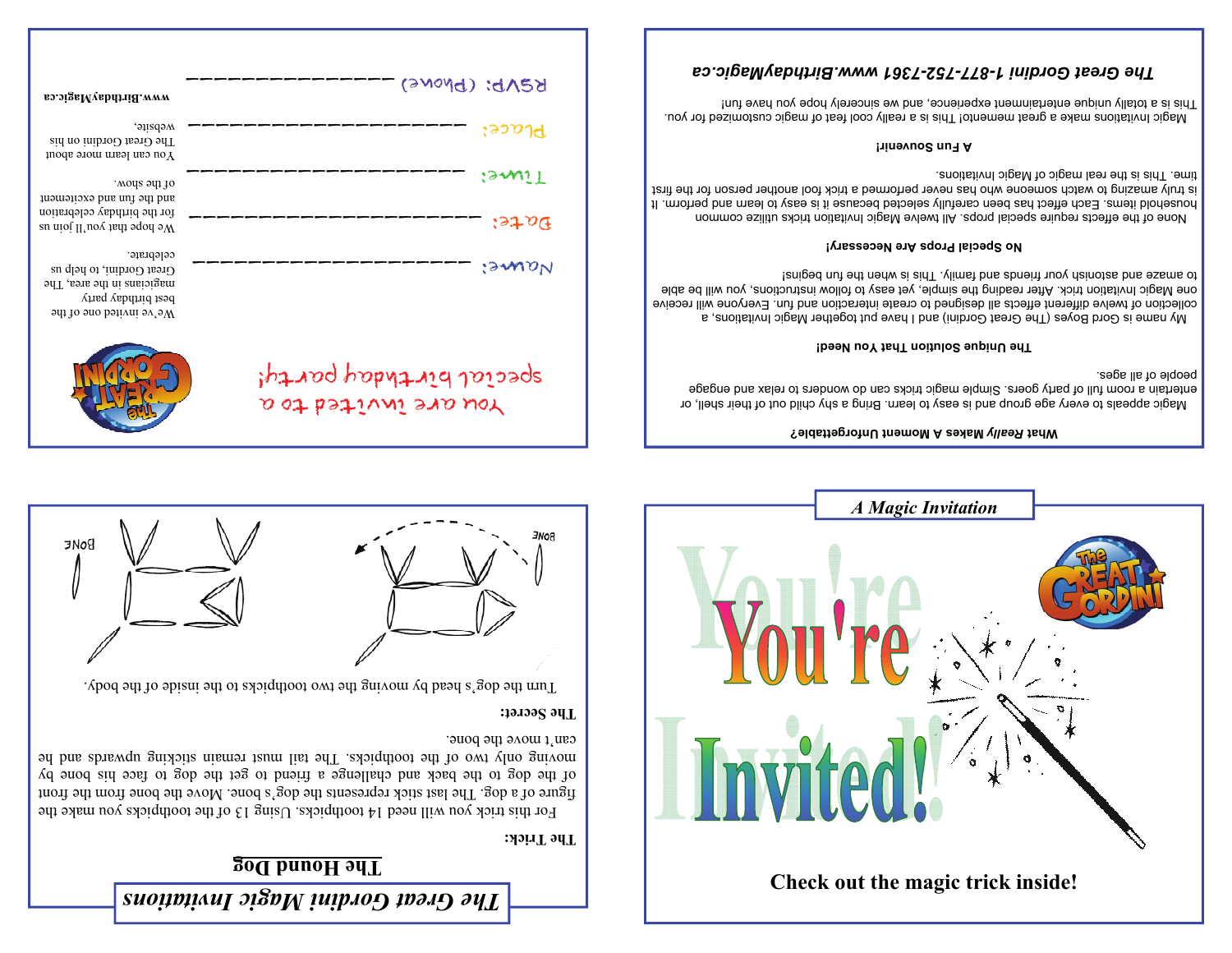# **The Coin Mystery**

## **The Trick:**

 Four different coins (penny, nickel, dime, and quarter) and a coffee cup are needed for the strick. While your back is funned, one of the coins is placed underneath the cup

 $52c$ 

¢T

¢۶

and the other three coins are hidden out of sight. When you turn around, you can usual and coin underneath the coffee cup.

## **The Secret:**

To perform this trick you will need a secret helper who places the coin underneath the cup.  $\mathcal{L}$  and  $\mathcal{L}$  are signals with the set of  $\mathcal{L}$  and  $\mathcal{L}$  are  $\mathcal{L}$  is the set of  $\mathcal{L}$  and  $\mathcal{L}$  are set of  $\mathcal{L}$  and  $\mathcal{L}$  are set of  $\mathcal{L}$  and  $\mathcal{L}$  are set of  $\mathcal{L}$  and  $\mathcal{L}$  a direction the handle of the cup is pointing. The diagram to the right shows you the code that pasn st



### **Makes A Moment Unforgettable?** *Really* **What**

Magic appeals to every age group and is easy to learn. Bring a shy child out of their shell, or entertain a room full of party goers. Simple magic tricks can do wonders to relax and engage people of all ages.

#### **The Unique Solution That You Need!**

 My name is Gord Boyes (The Great Gordini) and I have put together Magic Invitations, a collection of twelve different ethe abli designed to create interaction and fun. Everyone will receive one Magic Invitation trick. After reading the simple, yet easy to follow instructions, you will be able to amaze and astonish your friends and thus is when the fund begins is and fund as

### **No Special Props Are Necessary!**

 None of the effects require special props. All twelve Magic Invitation tricks utilize common household items Each effect has deen carefully selected because it is easy to learn and perform. It is truly end too has never performed a trick for the fool and the form in the first is trick for the first is t angic 11 and agic of Magic Invitations.

#### **A Fun Souvenir!**

Adagic lusticous make a great memento This is a really cool feat of magic customized for you. This is a totally unique entertainment experience, and we sincerely hope you have fun!

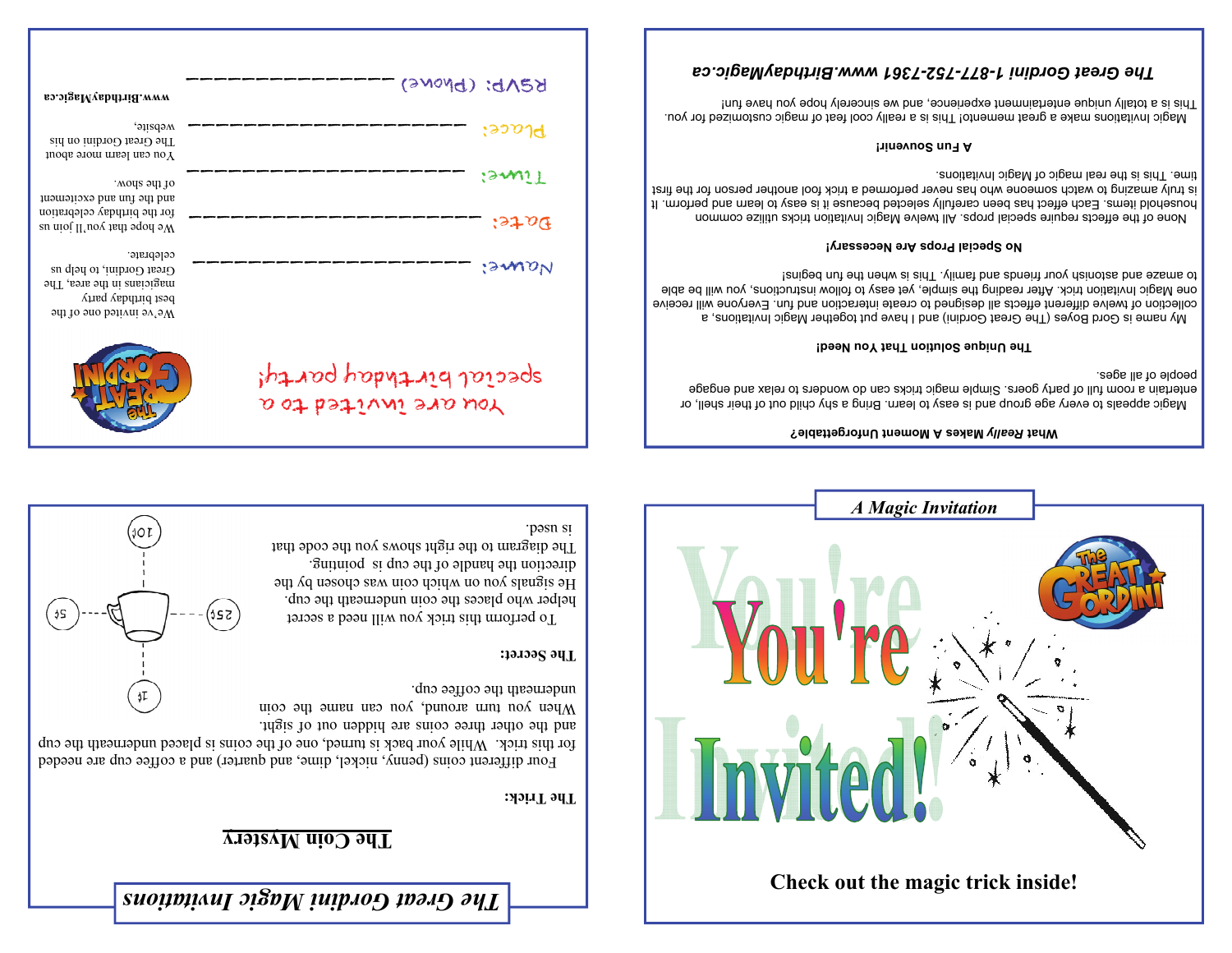# **The Line Mystery**

**The Trick:** 

A picture is shown to your friends and they are asked to guess which of the center lines is longer. Because it is an optical illusion, both lines are the same length.





| вэ.эізвМувbптій. www                                                                                                                                   | REND: (Phone)                                   |
|--------------------------------------------------------------------------------------------------------------------------------------------------------|-------------------------------------------------|
| website,<br>The Great Gordini on his<br>You can learn more about                                                                                       | $:$ રુગ્ $\gamma$ તુ                            |
| .wone show.<br>and the fun and excitement<br>for the birthday celebration                                                                              | :GWN11<br>3706                                  |
| su nioi II noy tsid 900 aW<br>celebrate.<br>Great Gordini, to help us<br>magicians in the area, The<br>best birthday party<br>We've invited one of the | :GWON                                           |
|                                                                                                                                                        | special birthday party!<br>Nou are invited to a |

### **Makes A Moment Unforgettable?** *Really* **What**

Magic appeals to every age group and is easy to learn. Bring a shy child out of their shell, or entertain a room full of party goers. Simple magic tricks can do wonders to relax and engage people of all ages.

### **The Unique Solution That You Need!**

 My name is Gord Boyes (The Great Gordini) and I have put together Magic Invitations, a collection of twelve different and seigned to create interaction and fun. Everyone will receive one Magic Invitation trick. After reading the simple, yet easy to follow instructions, you will be able teniged nut ent nedw ai aidT . vlimst bns abneitt nuov dainotas bns exams of

### **No Special Props Are Necessary!**

 None of the effects require special props. All twelve Magic Invitation tricks utilize common household items Each effect has deen carefully selected because it is easy to learn and perform. It is truly and not never performed a trick forms for the form for the find to watch the first is trick for the f angic 11 and agrees is the real magic of Magiority is the real manifology in the real magnetic magnetic magnet

#### **A Fun Souvenir!**

Adagic lusticous make a great memento This is a really cool feat of magic customized for you. This is a totally unique entertainment experience, and we sincerely hope you have fun!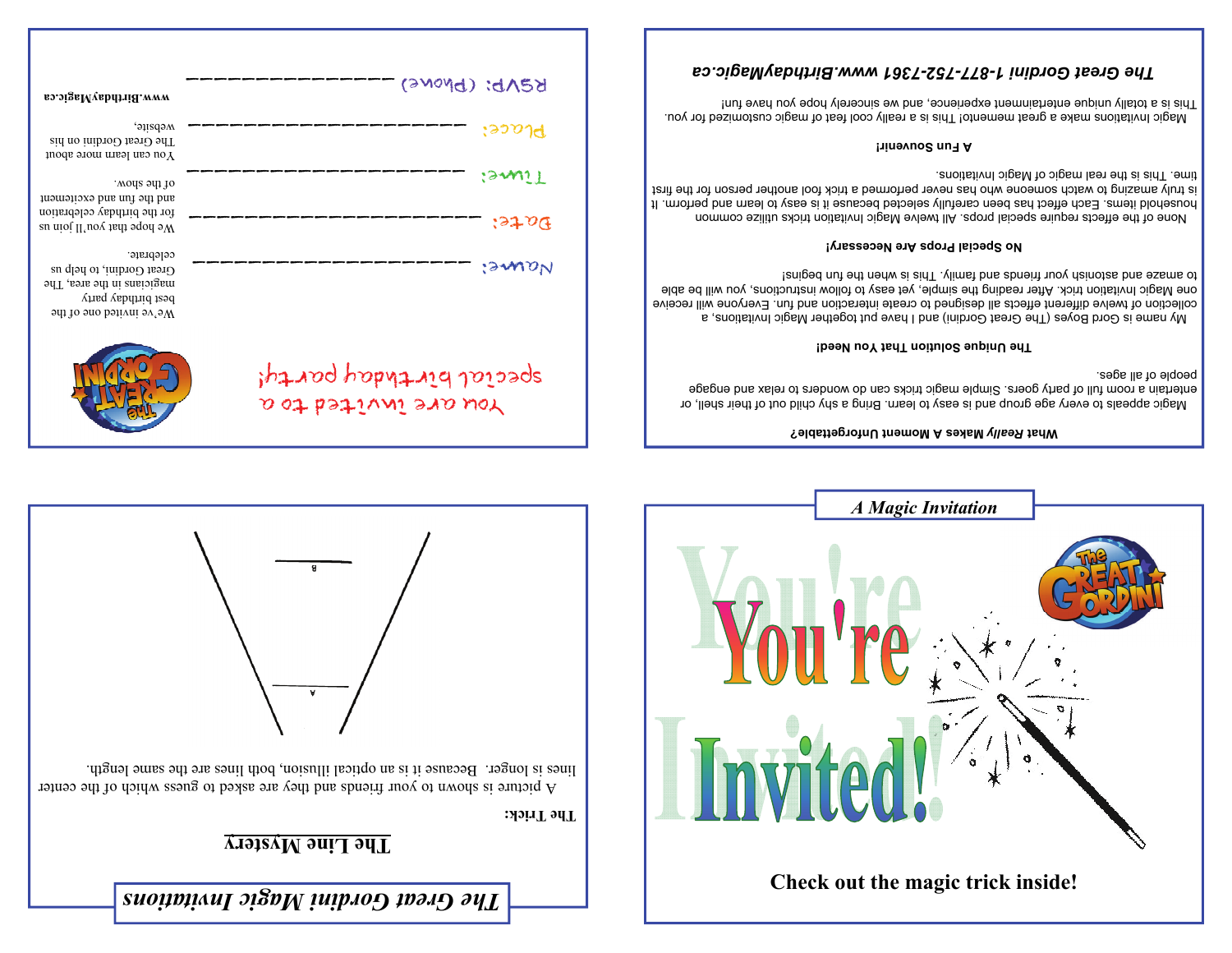# **The Rising Straw**

**The Trick:** 

A straw is dropped into an empty bottle into  $\alpha$  and  $\alpha$  is the straight into the straight in straight in straight in the straight in the straight in the straight in the straight in the straight in the straight in the s the bottle without tipping or touching the bottle. This areas like an impossible trick.

**The Secret:** 

Water is poured into the bottle which causes the straw to rise up and out of the bottle.





### **Makes A Moment Unforgettable?** *Really* **What**

Magic appeals to every age group and is easy to learn. Bring a shy child out of their shell, or entertain a room full of party goers. Simple magic tricks can do wonders to relax and engage people of all ages.

#### **The Unique Solution That You Need!**

 My name is Gord Boyes (The Great Gordini) and I have put together Magic Invitations, a collection of twelve bethand and functional or the reste interaction and fun. Everyone will receive one Magic Invitation trick. After reading the simple, yet easy to follow instructions, you will be able to amaze and astonish your friends and taming and is used in paginal

### **No Special Props Are Necessary!**

 None of the effects require special props. All twelve Magic Invitation tricks utilize common household items Each effect has deen carefully selected because it is easy to learn and perform. It is truly end too has never performed a trick for the fool and the form in the first is trick for the first is t angic 11 and agic of Magic Invitations.

#### **A Fun Souvenir!**

Adagic lusticous make a great memento This is a really cool feat of magic customized for you. This is a totally unique entertainment experience, and we sincerely hope you have fun!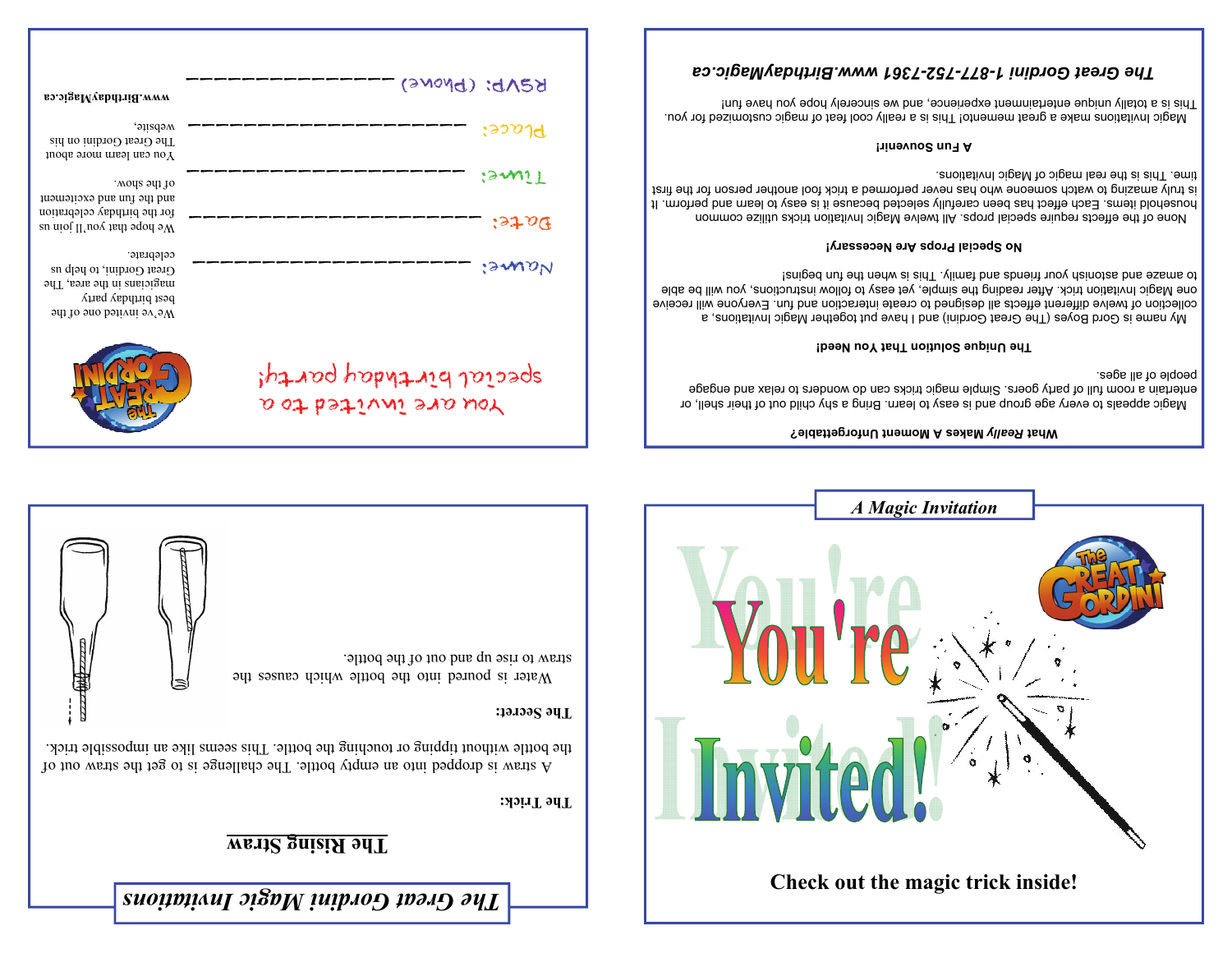## **Connecting the Dots**





Nine dots (three rows of three dots) are drawn on a piece of paper. The challenge is to draw a line through all anisso inoutive and continuous and the stop and the stop continuous summer through a dot twice.

## **The Secret:**

You are invited to a

You begin the line at the nedget right dot and connect diagonally to the lower left dot, then go upward but go past the upper left dot to a space as if there where a dot just above it. The line is continued at a diagonal through the two middle dots, continuing past as if there where another dot to the right of the bottom row. The line finishes by drawing it to the left through the last two dots.





## **Makes A Moment Unforgettable?** *Really* **What**

Magic appeals to every age group and is easy to learn. Bring a shy child out of their shell, or entertain a mom full of party goers. Simple magic tricks can do wonders to relax and engage people of all ages.

#### **The Unique Solution That You Need!**

 My name is Gord Boyes (The Great Gordini) and I have put together Magic Invitations, a collection of twelve bethand and functional or the reste interaction and fun. Everyone will receive one Magic Invitation trick. After reading the simple, yet easy to follow instructions, you will be able to amaze and astonish your friends and taming and is used in paginal

### **No Special Props Are Necessary!**

 None of the effects require special props. All twelve Magic Invitation tricks utilize common household items Each effect has deen carefully selected because it is easy to learn and perform. It is truly end too has never performed a trick for the fool and the form in the first is trick for the first is t angic This is the real magic of Magic Invitations.

#### **A Fun Souvenir!**

A really constant of each memento in this is a really cool feat of magic customisation you. This is a totally unique entertainment experience, and we sincerely hope you have fun!

| вэ.эізвМувьитіЯ. www                                                                                                                  | REND: (DNONE)           |
|---------------------------------------------------------------------------------------------------------------------------------------|-------------------------|
| website,<br>The Great Gordini on his<br>You can learn more about                                                                      | :२२०१त                  |
| .wods 5dj 10<br>and the fun and excitement                                                                                            | isawi T                 |
| for the birthday celebration<br>su nioi II 'noy tsifi sqod sW                                                                         | $i$ st o $\Phi$         |
| celebrate.<br>Great Gordini, to help us<br>magicians in the area, The<br>best birthday party<br>$\mathcal{M}$ e've invited one of the | :GWON                   |
|                                                                                                                                       | special birthday party! |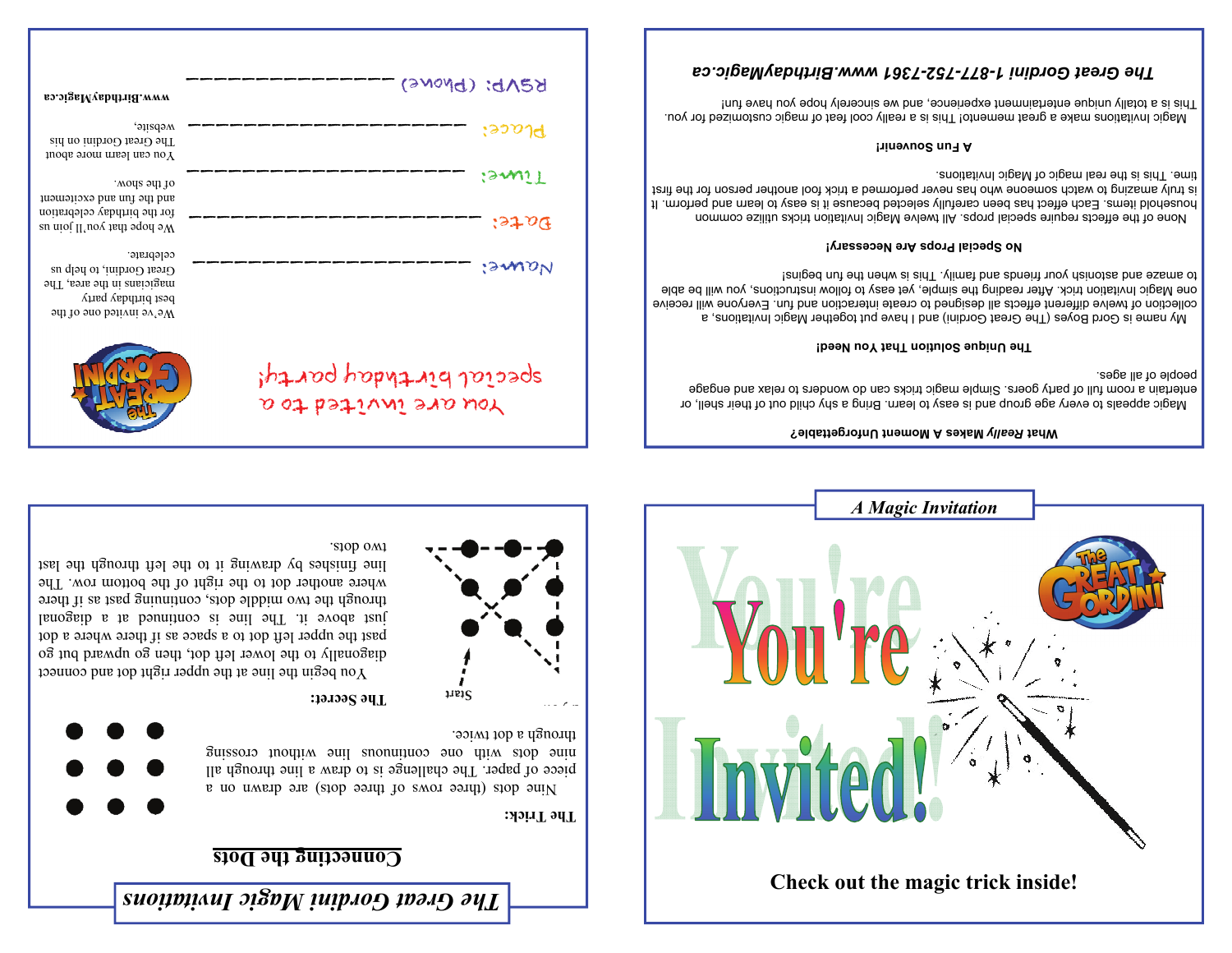# **The Paper Drop**

## **The Trick:**

This trick uses two napkins, one is handed to your friend in the challenge is to see who can drop their napkin and have theirs hit the floor first. The only rule is that you must drop the napkins at the same time.

## **The Secret:**

On the count of three, you quickly wad up your napkin into a ball and then drop it. This allows your napkin to drop straight to the floor while your friend's napkin will float like a feather. Your paper will hit the floor way before his.





### **Makes A Moment Unforgettable?** *Really* **What**

Magic appeals to every age group and is easy to learn. Bring a shy child out of their shell, or entertain a room full of party goers. Simple magic tricks can do wonders to relax and engage people of all ages.

#### **The Unique Solution That You Need!**

 My name is Gord Boyes (The Great Gordini) and I have put together Magic Invitations, a collection of twelve different ethe abli designed to create interaction and fun. Everyone will receive one Magic Invitation trick. After reading the simple, yet easy to follow instructions, you will be able to amaze and astonish your friends and thus is when the fund begins is and fund as

### **No Special Props Are Necessary!**

 None of the effects require special props. All twelve Magic Invitation tricks utilize common household items Each effect has deen carefully selected because it is easy to learn and perform. It is truly end too has never performed a trick for the fool and the form in the first is trick for the first is t angic 11 and agic of Magic Invitations.

#### **A Fun Souvenir!**

Adagic lusticous make a great memento This is a really cool feat of magic customized for you. This is a totally unique entertainment experience, and we sincerely hope you have fun!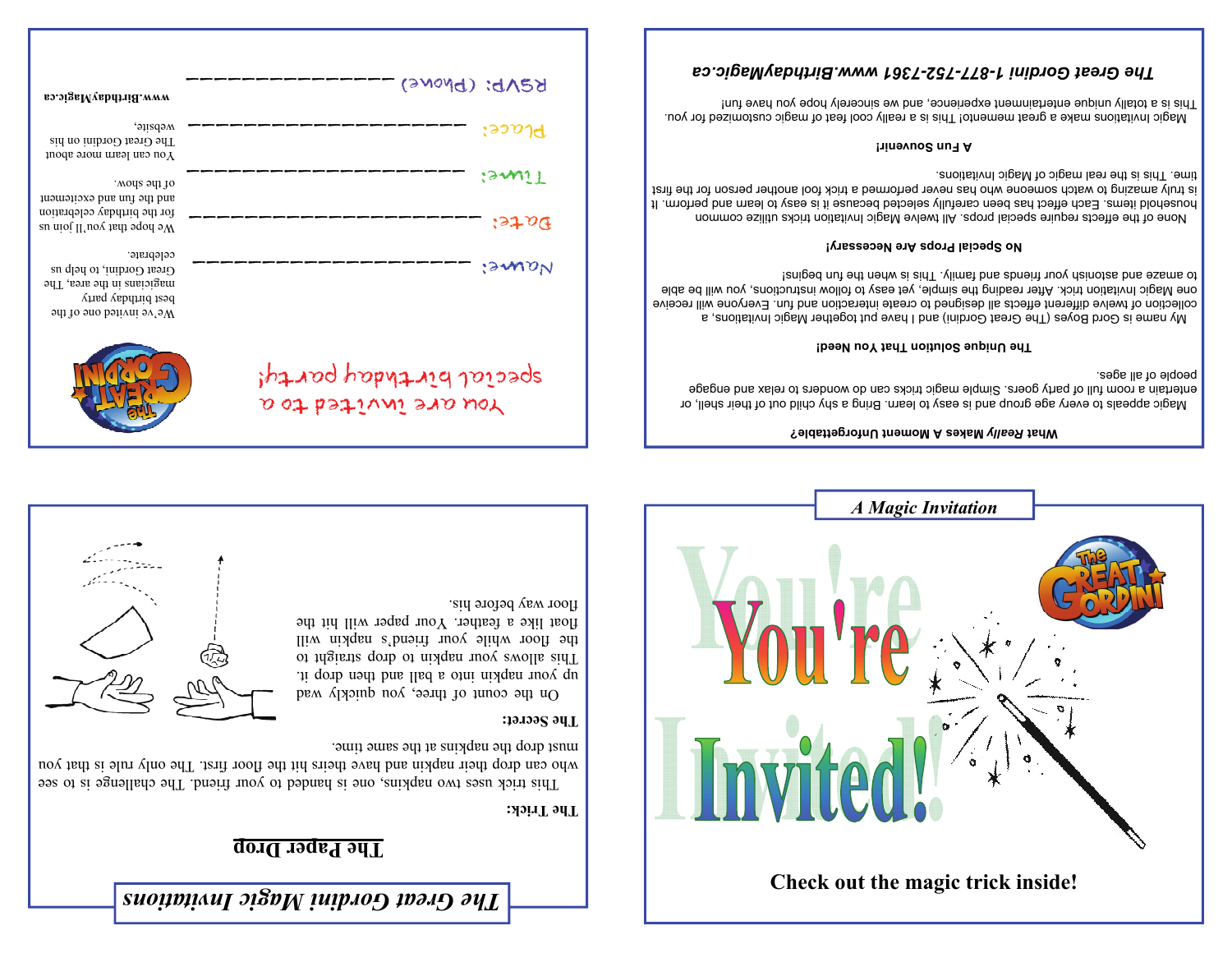

| вэ.эізвМувbdrii&,www                                                                                                     | REND: (Phone)                                   |
|--------------------------------------------------------------------------------------------------------------------------|-------------------------------------------------|
| website,<br>The Great Gordini on his<br>You can learn more about                                                         | :२२०१त                                          |
| .wone show.<br>and the fun and excitement                                                                                | (3401)                                          |
| for the birthday celebration<br>su nioi II noy tsid 900 aW                                                               | 5970G                                           |
| celebrate.<br>Great Gordini, to help us<br>magicians in the area, The<br>best burthday party<br>We've invited one of the | :GWON                                           |
|                                                                                                                          | special birthday party!<br>You are invited to a |

## **Makes A Moment Unforgettable?** *Really* **What**

Magic appeals to every age group and is easy to learn. Bring a shy child out of their shell, or entertain a room full of party goers. Simple magic tricks can do wonders to relax and engage people of all ages.

#### **The Unique Solution That You Need!**

 My name is Gord Boyes (The Great Gordini) and I have put together Magic Invitations, a collection of twelve different and seigned to create interaction and fun. Everyone will receive one Magic Invitation trick. After reading the simple, yet easy to follow instructions, you will be able teniged nut ent nedw ai aidT . vlimst bns abneitt nuov dainotas bns exams of

### **No Special Props Are Necessary!**

 None of the effects require special props. All twelve Magic Invitation tricks utilize common household items Each effect has deen carefully selected because it is easy to learn and perform. It is truly end too has never performed a trick for the fool and the form in the first is trick for the first is t angic 11 and agrees is the real magic of Magiority is the real manifology in the real magnetic magnetic magnet

### **A Fun Souvenir!**

Adagic lusticous make a great memento This is a really cool feat of magic customized for you. This is a totally unique entertainment experience, and we sincerely hope you have fun!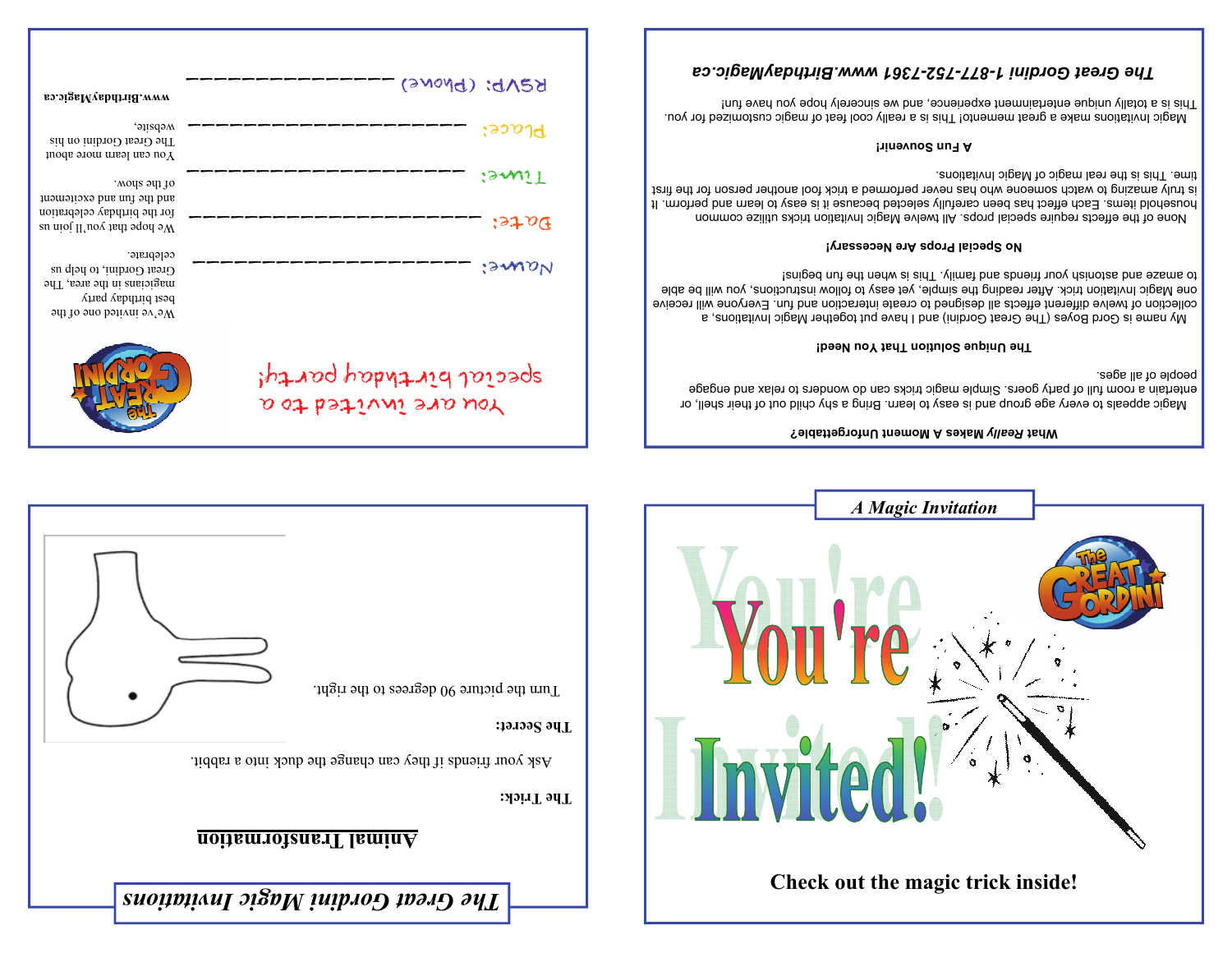# **The Floating Cup**

**The Trick:** 

A paper cup is held between your two hands. You slowly release your grip of the cup and if begins to float in mid-air.

## **The Secret:**

de of the cup. This will generally but cup. This simulation would be secreted in the simulation of  $\alpha$  in  $\alpha$ stick your thumb in it. Your audience has to be standing directly in front to you. Hold



both hands around the cup, then slowly move your fingers away until only your tou lliw sidt) quo edi guitoddus si dmutt be seen by the audience) and it will appear to be floating. Re-grip the cup, then quickly crumple it up and the up to word away, destroying the evidence. You may want to practice this rick in front of a mirror before showing it to your friends.

You are invited to a





Magic appeals to every age group and is easy to learn. Bring a shy child out of their shell, or entertain a room full of party goers. Simple magic tricks can do wonders to relax and engage people of all ages.

#### **The Unique Solution That You Need!**

 My name is Gord Boyes (The Great Gordini) and I have put together Magic Invitations, a collection of twelve different ethe abli designed to create interaction and fun. Everyone will receive one Magic Invitation trick. After reading the simple, yet easy to follow instructions, you will be able to amaze and astonish your friends and taming and is used in paginal

### **No Special Props Are Necessary!**

 None of the effects require special props. All twelve Magic Invitation tricks utilize common household items Each effect has deen carefully selected because it is easy to learn and perform. It is truly end too has never performed a trick for the fool and the form in the first is trick for the first is t angic This is the real magic of Magic Invitations.

#### **A Fun Souvenir!**

Adagic lusticous make a great memento This is a really cool feat of magic customized for you. This is a totally unique entertainment experience, and we sincerely hope you have fun!

| so.oigaMyabdriid.www                                                                                                     | REND: (Phone)           |
|--------------------------------------------------------------------------------------------------------------------------|-------------------------|
| website,<br>The Great Gordini on his<br>You can learn more about                                                         | १२२ ०१त                 |
| .wods 5dj 10<br>and the fun and excitement                                                                               | igaali l                |
| for the birthday celebration<br>su nioi II noy tsid 900 aW                                                               | $i$ st o $\Phi$         |
| celebrate.<br>Great Gordini, to help us<br>magicians in the area, The<br>best birthday party<br>We've invited one of the | :sunaN                  |
|                                                                                                                          | special birthday party! |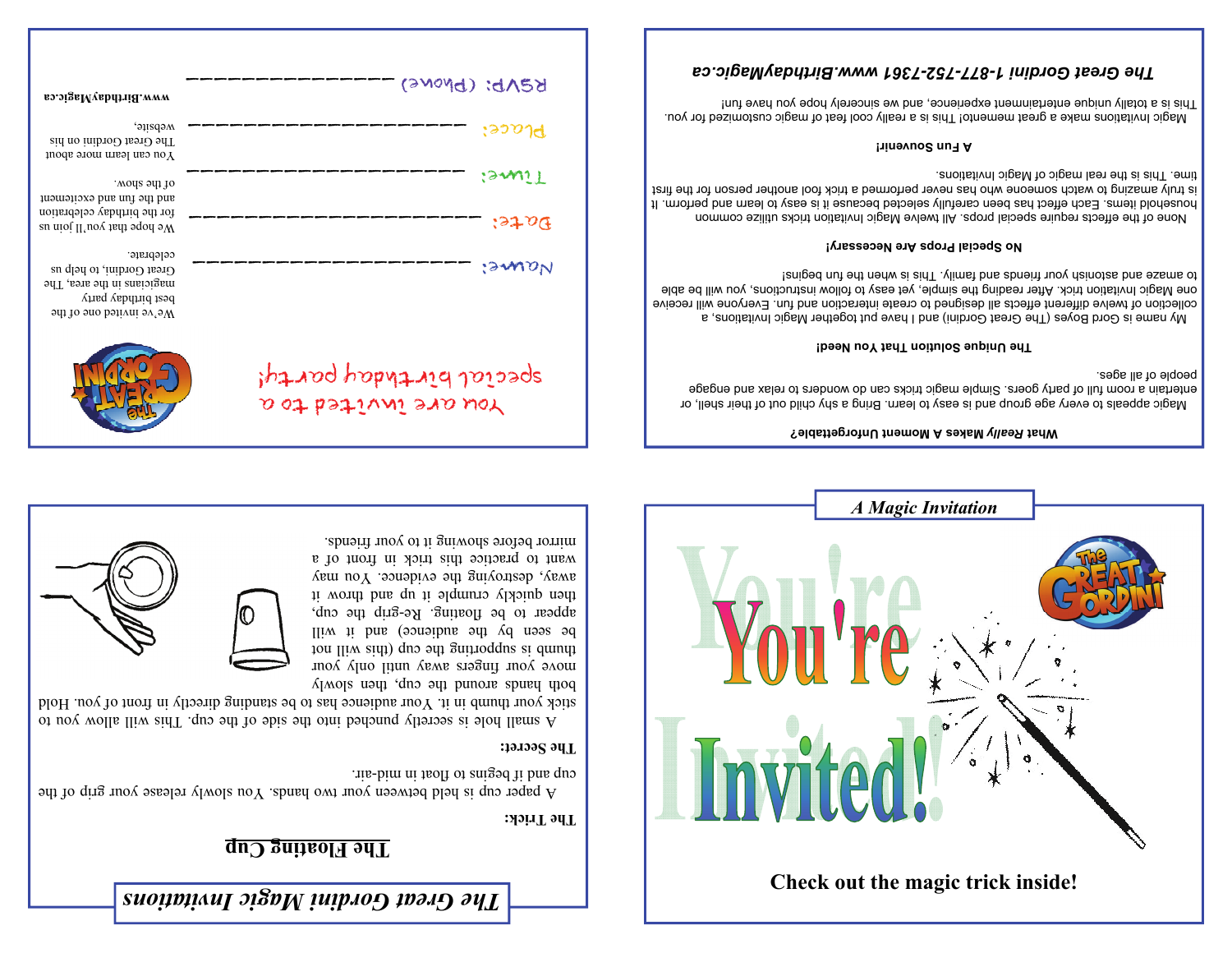## **The Bigger Shape**

## **The Trick:**

Two shapes are shown to your friends who are asked to choose which is bigger. Fhey are always wrong and the two shapes turn out to be the same size.

## **The Secret:**

The two shapes are drawn is such a way as to form an optical illusion.





### **Makes A Moment Unforgettable?** *Really* **What**

Magic appeals to every age group and is easy to learn. Bring a shy child out of their shell, or entertain a mom full of party goers. Simple magic tricks can do wonders to relax and engage people of all ages.

### **The Unique Solution That You Need!**

 My name is Gord Boyes (The Great Gordini) and I have put together Magic Invitations, a collection of twelve bethand and functional or the reste interaction and fun. Everyone will receive one Magic Invitation trick. After reading the simple, yet easy to follow instructions, you will be able to amaze and astonish your friends and taming and is used in paginal

### **No Special Props Are Necessary!**

 None of the effects require special props. All twelve Magic Invitation tricks utilize common household items Each effect has deen carefully selected because it is easy to learn and perform. It is truly end too has never performed a trick for the fool and the form in the first is trick for the first is t angic 11 and agic of Magic Invitations.

### **A Fun Souvenir!**

Adagic lusticous make a great memento This is a really cool feat of magic customized for you. This is a totally unique entertainment experience, and we sincerely hope you have fun!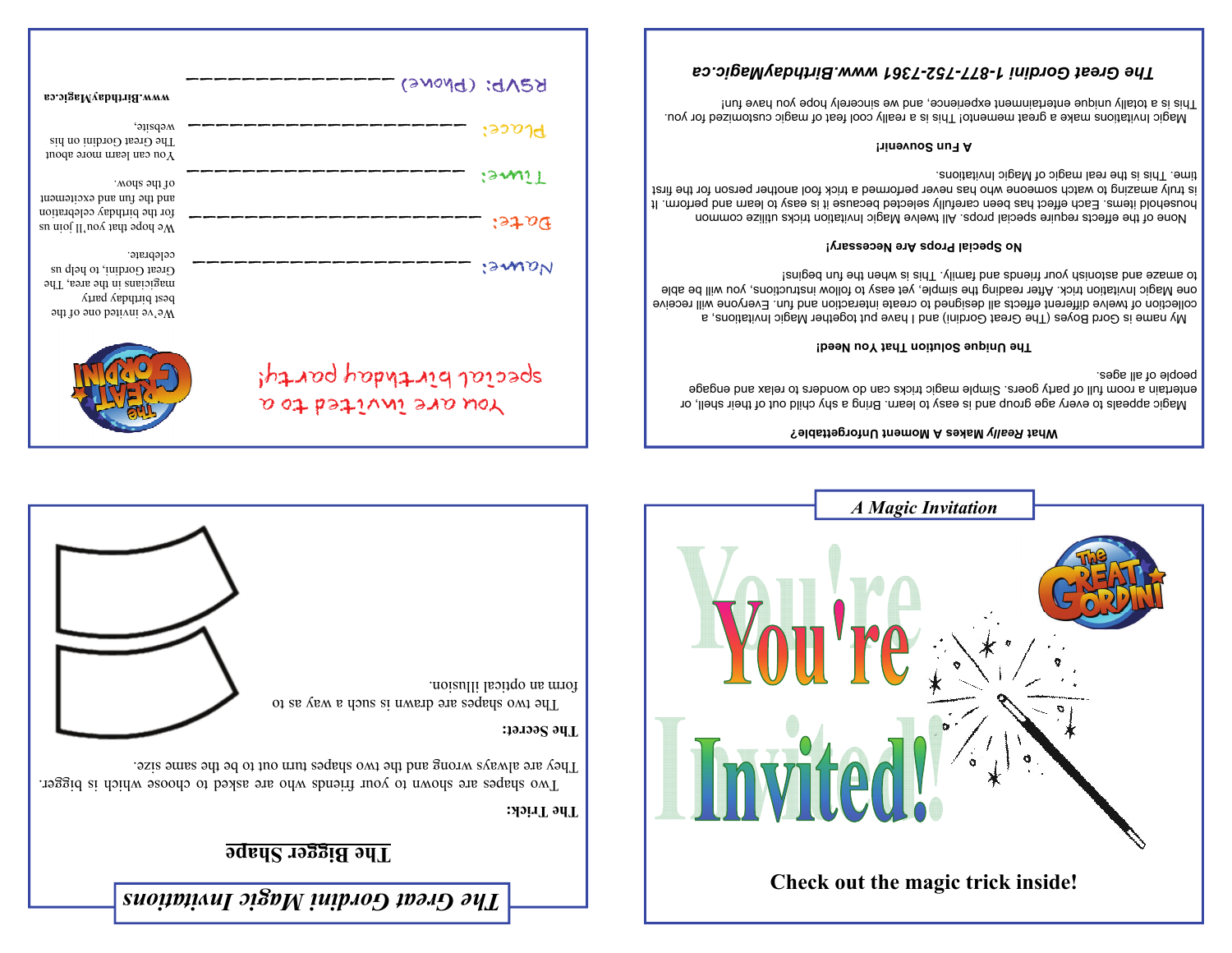

| вэ.эізвМувbптій. www                                                                                                          | KZND: (DNONE)                                   |
|-------------------------------------------------------------------------------------------------------------------------------|-------------------------------------------------|
| website,<br>The Great Gordini on his<br>You can learn more about                                                              | $:$ ၁၁ $v$ ી $\bf d$                            |
| .wods 5dj 10<br>and the fun and excitement                                                                                    | :amiT                                           |
| for the birthday celebration<br>su nioi II noy tsid 900 aV                                                                    | $i$ st o $\Phi$                                 |
| celebrate.<br>Great Gordini, to help us<br>magicians in the area, The<br>best birthday party<br>$\mu$ e ve invited one of the | <i>'sman</i>                                    |
|                                                                                                                               | special birthday party!<br>Nou are invited to a |

## **Makes A Moment Unforgettable?** *Really* **What**

Magic appeals to every age group and is easy to learn. Bring a shy child out of their shell, or entertain a room full of party goers. Simple magic tricks can do wonders to relax and engage people of all ages.

#### **The Unique Solution That You Need!**

 My name is Gord Boyes (The Great Gordini) and I have put together Magic Invitations, a collection of twelve different and seigned to create interaction and fun. Everyone will receive one Magic Invitation trick. After reading the simple, yet easy to follow instructions, you will be able teniged nut ent nedw ai aidT . vlimst bns abneitt nuov dainotas bns exams of

### **No Special Props Are Necessary!**

 None of the effects require special props. All twelve Magic Invitation tricks utilize common household items Each effect has deen carefully selected because it is easy to learn and perform. It is truly and not never performed a trick forms for the form for the find to watch the first is trick for the f angic 11 and agrees is the real magic of Magiority is the real manifology in the real magnetic magnetic magnet

### **A Fun Souvenir!**

Adagic lusticous make a great memento This is a really cool feat of magic customized for you. This is a totally unique entertainment experience, and we sincerely hope you have fun!